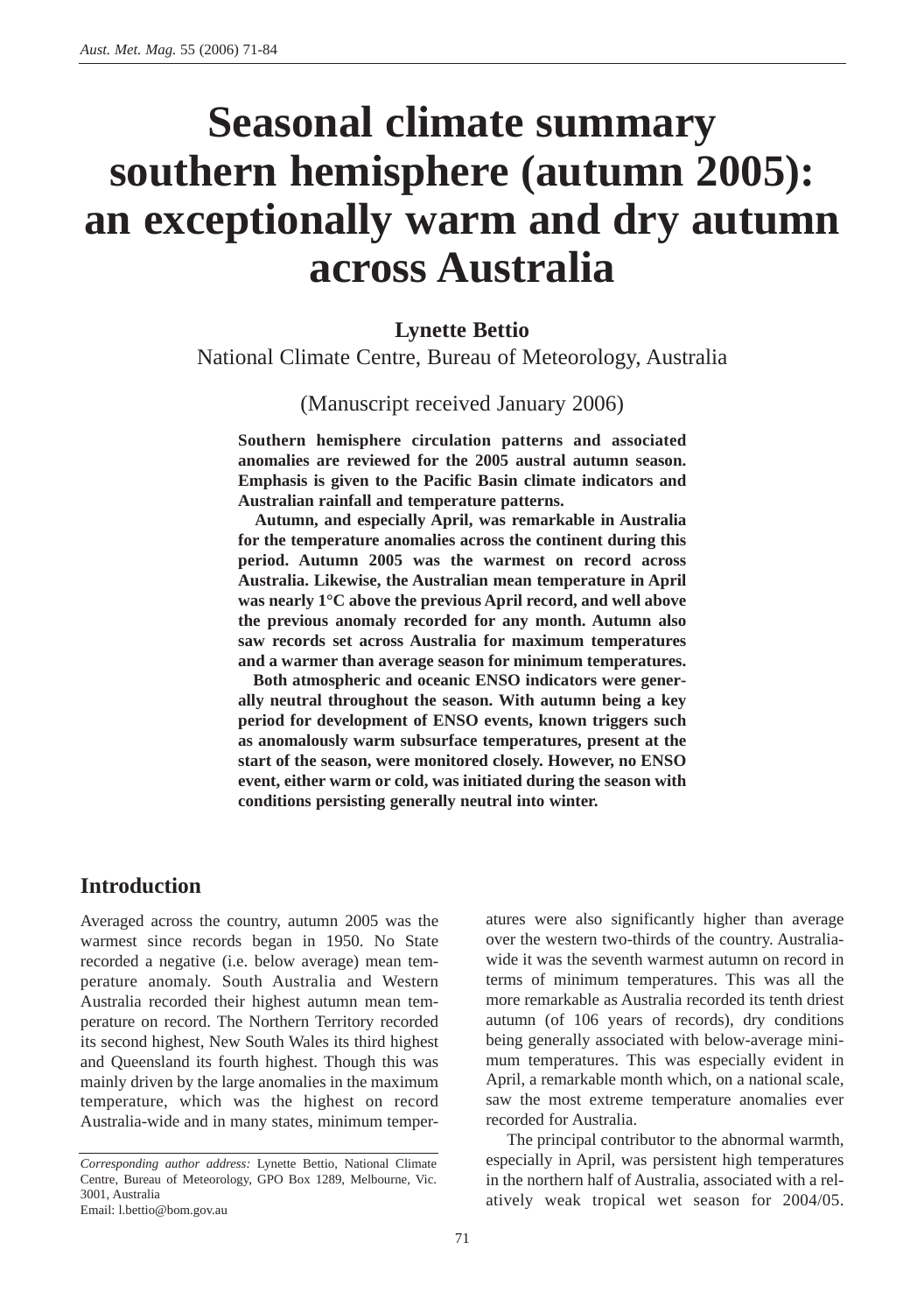However, temperatures were far warmer than would have been expected given the rainfall anomalies, reflecting global and regional long-term warming trends. Thus the record warmth was attributed to the combined effects of the long-term warming trend and the dry conditions over Australia.

Autumn also saw the end of what had been a very active tropical cyclone season in the South Pacific. Tropical cyclone *Ingrid*, which affected Australia in March, was the first tropical cyclone in the historical record to affect, as a severe tropical cyclone, the coastlines of three different States or Territories.

After the brief ENSO-like coupling and associated large drop in the Southern Oscillation Index (SOI) during February (Beard 2005), conditions returned to near normal in March. After a small positive SOI value in March, the SOI then decreased. Oceanic ENSO indicators persisted neutral to weak-warm throughout the season. With autumn a key period for the development for ENSO events, the positive subsurface anomaly present on the thermocline at the start of the season was watched for its effect on equatorial sea-surface temperatures. However, after a brief surface warming in the eastern equatorial Pacific during late April-early May, an upwelling wave cancelled the positive anomalies and brought cooler conditions. Thus the ENSO pattern continued neutral into winter.

# **Data**

The main sources of information used for this summary were the *Climate Monitoring Bulletin* (Bureau of Meteorology, Melbourne, Australia) and the *Climate Diagnostics Bulletin* (Climate Prediction Center, Washington D.C., USA). Data sources are given in the Appendix.

# **Pacific Basin climate indices**

#### **The Southern Oscillation Index (SOI)\***

The extreme negative SOI value of –29.1 of February 2005, the lowest since February 1983, did not persist into March. Instead the March value showed a strong rebound to a small positive value of +0.2, with a return to more normal patterns of convection over the Pacific. The approximate 30-day SOI peaked at +7.8 on 10 April. The SOI then showed a rapid fall and was strongly negative in the second half of the season,

**Fig. 1 Southern Oscillation Index, January 2001 to May 2005 inclusive. A curve of five-month moving averages has been superimposed on the graph. Means and standard deviations based on the period 1933-92.**



with April and May values of –11.2 and –14.5 respectively (see Fig. 1). The seasonal mean was –8.5.

As discussed in Collins (2005) and Bettio and Watkins (2005), Australia's National Climate Centre did not classify 2004 as an El Niño year, despite the presence of weak warm sea-surface temperatures (SSTs) at El Niño levels, because of the lack of coupling between ocean and atmosphere, evident from the failure of the majority of indicators to reach El Niño levels for a sustained period. However, during late February and early March 2005, there was evidence of atmospheric coupling with the weak warm SSTs still present in the central Pacific (Beard 2005).This resulted in positive mean sea-level pressure (MSLP) anomalies in Darwin due to a weakening of the Australian monsoon, and record low MSLPs at Tahiti due to enhanced convection in this region (Beard 2005). However, by late March these anomalies had returned to closer to their average values, with a weaker positive anomaly (+0.7 hPa) at both Darwin and Tahiti. The return to a negative SOI value in April was mainly driven by the continued positive anomaly in Darwin (+1.4 hPa) as Tahiti recorded a zero anomaly. The SOI continued negative in May  $(-14.5)$  with a positive anomaly in Darwin  $(+1.2$  hPa) and a negative anomaly at Tahiti (–0.6 hPa).

#### **Multivariate ENSO index**

This neutral-weak warm view of the El Niño conditions is supported by the Climate Diagnostics Center (CDC) Multivariate ENSO Index (MEI) (Wolter and

<sup>\*</sup>The SOI used here is ten times the monthly anomaly of the difference in mean sea-level pressure between Tahiti and Darwin, divided by the standard deviation of that difference for the relevant month, based on the period 1933-1992.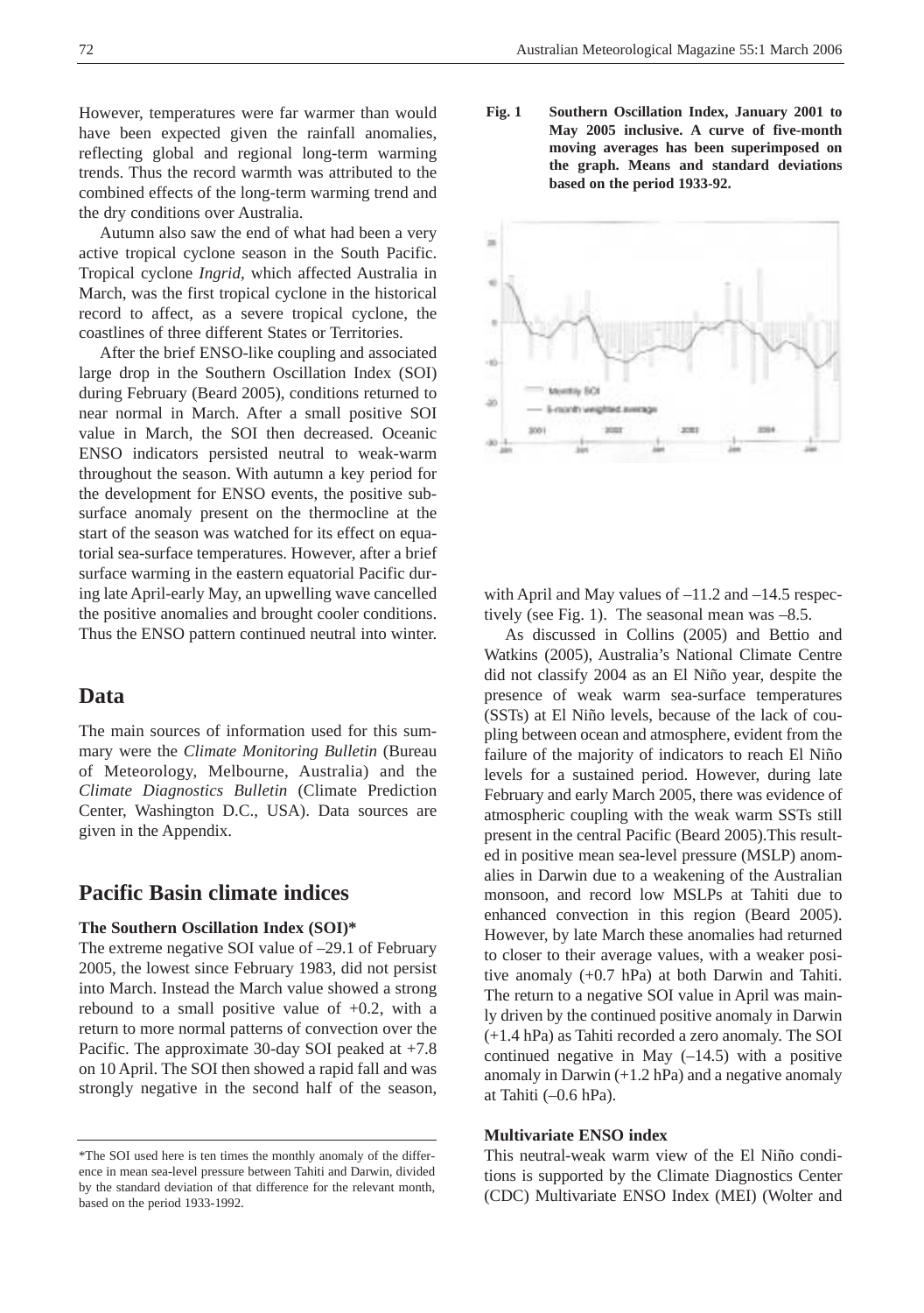Timlin 1993, 1998), an index derived from a number of atmospheric and oceanic parameters typically associated with El Niño and La Niña, with negative values indicating cooler conditions and positive values indicating warmer conditions. The March/April and April/May values of the MEI were +0.56 and +0.71 respectively. When ranked against historical values, these values indicate weak El Niño conditions.

### **Outgoing long wave radiation**

The time series from January 2001 to May 2005 of monthly standardised outgoing long wave radiation (OLR) is shown in Fig. 2. These data were provided by the Climate Prediction Center, Washington D.C. (CPC 2005), and are a measure of the amount of long wave radiation emitted from an equatorial region centred about the date-line (5°S to 5°N, 160°E to  $160^{\circ}$ W). Negative (positive) values of the OLR index suggest cooler (warmer) black-body temperatures, which tend to be associated with an increase (decrease) in high cloud amount. (This may also signal increased (decreased) rainfall.) Studies have shown that during El Niño events, OLR is generally reduced (i.e. convection is generally enhanced) along the equator, particularly near and east of the date-line. During La Niña events, OLR is often increased (i.e. convection is often suppressed) over the same region (Vincent et al. 1998).

During the individual months of autumn 2005, the OLR anomalies for the region showed some fluctuation about the mean. After the strongly negative February value  $(-2.3)$ , the lowest value since the 1997/98 El Niño (Beard 2005), there was a rebound to average or slightly reduced convective activity in the region, with a positive value of  $+0.4$  for March. This was indicative of an end to the ENSO-like coupling between the ocean and atmosphere that had occurred during February. Though convective activity then increased slightly, it was still far below the February level, with values of –0.4 for April and –0.1 for May.

There were two clearly-defined pulses of increased convective activity associated with the Madden-Julian Oscillation (MJO) during autumn. The MJO is characterised by waves of enhanced or suppressed convective activity propagating eastward across the Indian Ocean and northern Australian tropics to the western, or sometimes central, Pacific (Wheeler and Weickman 2001). It usually has a clear signal in the OLR field. As discussed, there was little convective activity during March, however April and May saw MJO-associated convection reach the dateline. The first pulse, initiated in late March, propagated over the maritime continent into the western Pacific, reaching the date-line by mid-April. This was reflected in enhanced convection over the Australian **Fig. 2 Standardised anomaly of monthly outgoing long wave radiation averaged over 5°N-5°S and 160°E-160°W, for January 2001 to May 2005 inclusive. Negative (positive) anomalies indicate enhanced (reduced) convection and rainfall. Anomalies are based on a 1979-95 base period. After CPC (2005).**



longitudes in early to mid April. The second pulse was initiated in the Indian Ocean in late April to early May and propagated rapidly east, reaching the dateline by mid-May.

## **Ocean patterns**

#### **Sea-surface temperatures (SSTs)**

Autumn 2005 SST anomalies are shown in Fig. 3, obtained from the NOAA Optimum Interpolation analyses (Reynolds et al. 2002). Positive (warm) anomalies are shown in red shades, and negative (cool) anomalies in blue shades.

Generally, the seasonal SST along the equator in the Pacific continued a weak cooling trend, which had emerged during the summer months, especially in the central Pacific. This constituted a further relaxation of the weak-warm conditions that were prevalent over the equatorial Pacific during the latter half of 2004 (Bettio and Watkins 2005). Beard (2005) found a marked decline in the spatial coverage of positive anomalies greater than 1°C in this area around the date-line in February. The NINO4 index reflected the decreasing trend, with values of  $+0.70^{\circ}$ C,  $+0.50^{\circ}$ C and +0.56°C for March, April and May respectively. The NINO3.4 index remained weakly positive, with values of  $+0.40^{\circ}$ C,  $+0.35^{\circ}$ C and  $+0.60^{\circ}$ C for March, April and May respectively. The slight rise in both indices during May did not represent larger SST anomalies in the region; rather it represented an increase in the spatial area of anomalies between 0.5°C and 1.0°C along the equator.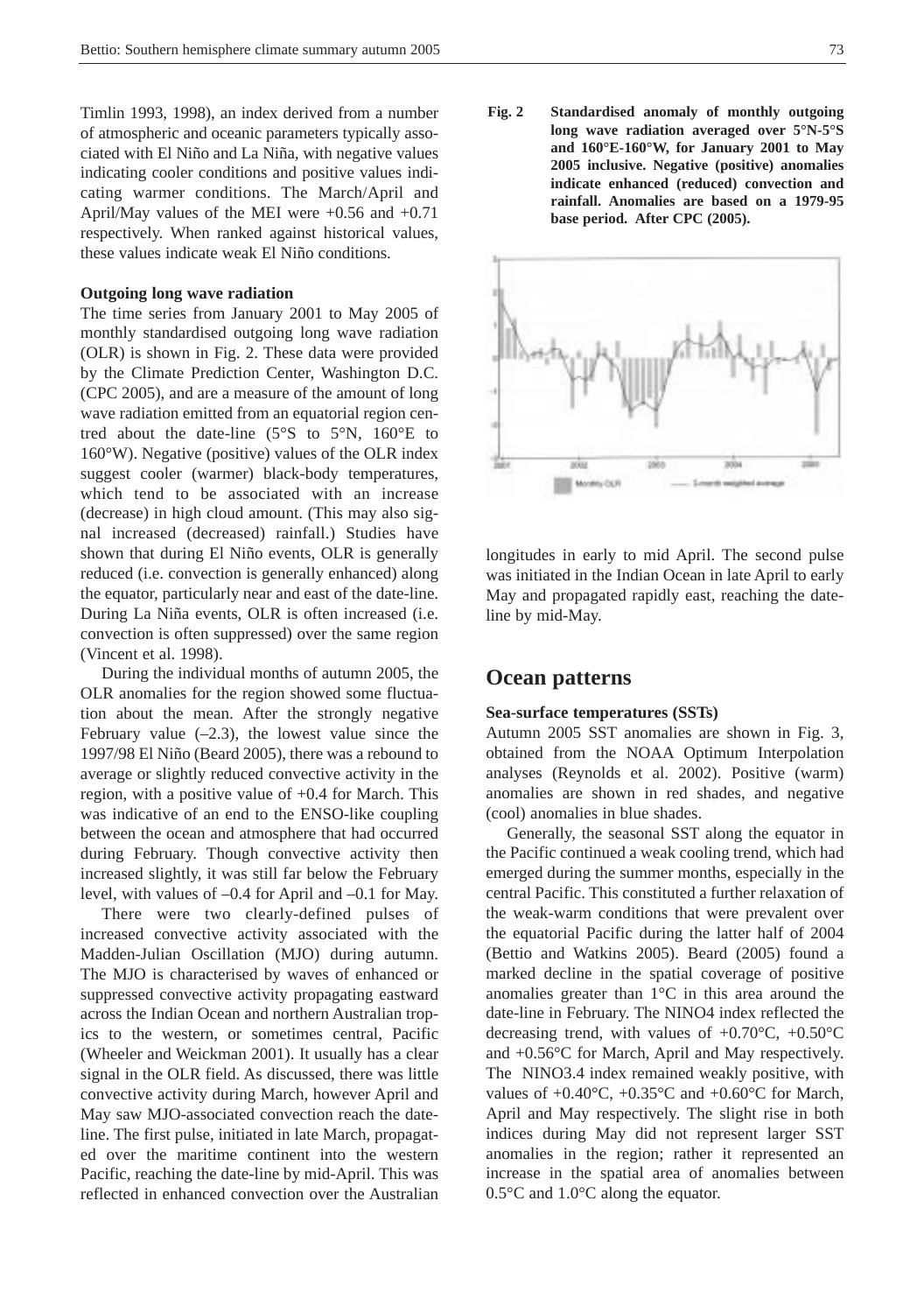#### **Fig. 3 Anomalies of sea-surface temperature for autumn 2005 (°C).**



Another feature of the SST anomalies along the equator was the area of negative anomalies in the fareastern Pacific (Fig. 3). These first appeared in February, and continued into March and April. However, by May they had largely disappeared. This was reflected in the NINO1 and NINO2 indices which both showed weak negative values for March (–0.04°C and –0.37°C respectively) and April  $(-0.16^{\circ}$ C and  $-0.23^{\circ}$ C respectively), but then small positive anomalies for May (+0.13°C and +0.49°C respectively), with an especially rapid rise in the NINO2 area.

In the Australian region, autumn SSTs were generally slightly higher than normal to the north and to the east, especially in the region of the Tasman Sea, and also off the northwest coast of Australia. SSTs were generally lower than normal over the southern and southeast Indian Ocean near WA, and also in the waters around Tasmania.

Globally averaged, austral autumn SSTs were 0.42°C above the 1880-2002 mean (NCDC 2005), the second warmest March to May period on record (1998, coming out of an El Niño event, was the warmest). In the southern hemisphere, ocean temperatures were 0.38°C above average; the fifth warmest on record. In the northern hemisphere, the oceans were 0.53°C warmer than average, making it the warmest March-May period on record.

#### **Subsurface ocean patterns**

The Hovmöller diagram for the 20°C isotherm depth anomaly across the equator from January 2001 to May 2005, obtained from the Bureau of Meteorology Research Centre, is shown in Fig. 4. The 20°C isotherm depth is generally situated close to the equatorial ocean thermocline, the region of greatest temperature gradient with depth and the boundary between the warm near-surface and cold deep ocean water. Changes in the thermocline depth may act as a precursor to future changes at the surface.

During February, quasistationary convection in the region of the date-line with westerly wind anomalies near, and to the west of, the convection produced a strong downwelling signature on the thermocline (Beard 2005). As seen in Fig. 4, this was the strongest in the series of regular disturbances since March/April 2004. Unlike those previous disturbances, the February wave showed some initial coupling to the overlying atmosphere, but that diminished in March. The downwelling Kelvin wave continued its eastward progression in early autumn, reaching the South American coast in April resulting in an initial rapid increase in SSTs. However, far eastern Pacific SSTs cooled almost as rapidly in late April and early May as a weak upwelling wave, propagating to the east in the wake of the strong downwelling, reached South America. Westerly wind anomalies in the western equatorial Pacific in April saw the initiation of another downwelling Kelvin wave. However, this was weak and had little effect on subsurface temperatures which remained cool.

The oceanic downwelling Kelvin wave is also observed in the cross-section of the equatorial Pacific temperature anomaly profile (Fig. 5), which shows temperatures down to 400 metres for the months from February to May 2005. Red shades indicate positive anomalies, and blue shades negative anomalies. In profile, the strong downwelling wave initiated in February is clearly evident. This wave strengthened on the thermocline and propagated eastward during March and April, although with a much reduced vertical extent in the latter as it was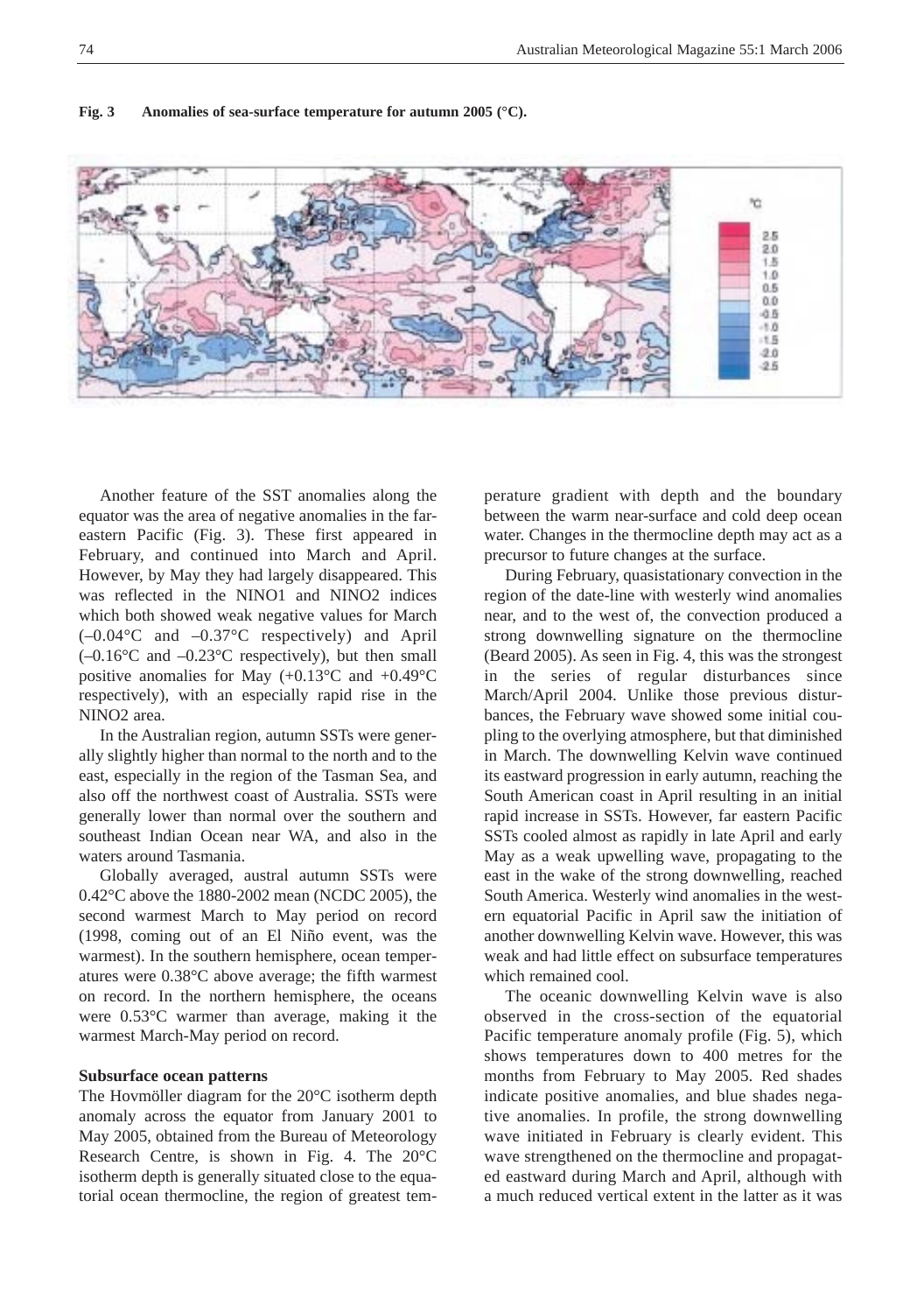**Fig. 4 Time-longitude section of the monthly anomalous depth of the 20°C isotherm at the equator for January 2001 to May 2005. Base period: 1979-89. Contour interval is 10 m.** 



undercut by negative anomalies (upwelling) propagating from the west. By May, positive anomalies were confined to a few small patches in the top 50 m of the eastern Pacific, with weak negative anomalies evident along nearly the entire thermocline.

## **Atmospheric patterns**

#### **Surface analyses**

The southern hemisphere autumn 2005 mean sealevel pressure (MSLP) pattern, computed from the Australian Bureau of Meteorology's Global Assimilation and Prediction (GASP) model, is shown in Fig. 6, with the corresponding anomaly pattern provided in Fig. 7. These anomalies are the difference from a 22-year (1979-2000) climatology obtained from the National Centers for Environmental **Fig. 5 Four-month February to May 2005 sequence of vertical temperature anomalies at the equator. Contour interval is 0.5°C.**



Prediction (NCEP) II Reanalysis data (Kanamitsu et al. 2002). The MSLP analysis has been computed using data from the 0000 UTC daily analyses of the Australian Bureau of Meteorology's GASP model. The MSLP anomaly field is not shown over areas of elevated topography (grey shading).

The autumn MSLP pattern (Fig. 6) displayed a very zonal structure in the mid to high latitudes. Weak long wave troughs were located at around 10°E, 100°E and 80°W. There was evidence of a blocking pattern in the central South Pacific, with negative pressure anomalies near 30°S and positive anomalies further to the south near 45°S.

In the tropical Pacific, MSLP anomalies (Fig. 7) were mostly small in magnitude, reaching minima of –1.3 hPa to the north and south of the equator. Though weak they give some indication of the positive SST anomalies in the region, which would have enhanced low-level warming and hence reduced pressures.

More substantial positive MSLP anomalies occurred over the Australian continent and surrounding regions during autumn, with an area of MSLP anomalies greater than 2.5 hPa covering much of eastern Australia. These generally higher pressures were also reflected in the increased OLR (decreased high cloud) observed during the season, which in turn contributed to the record-breaking warmth over Australia.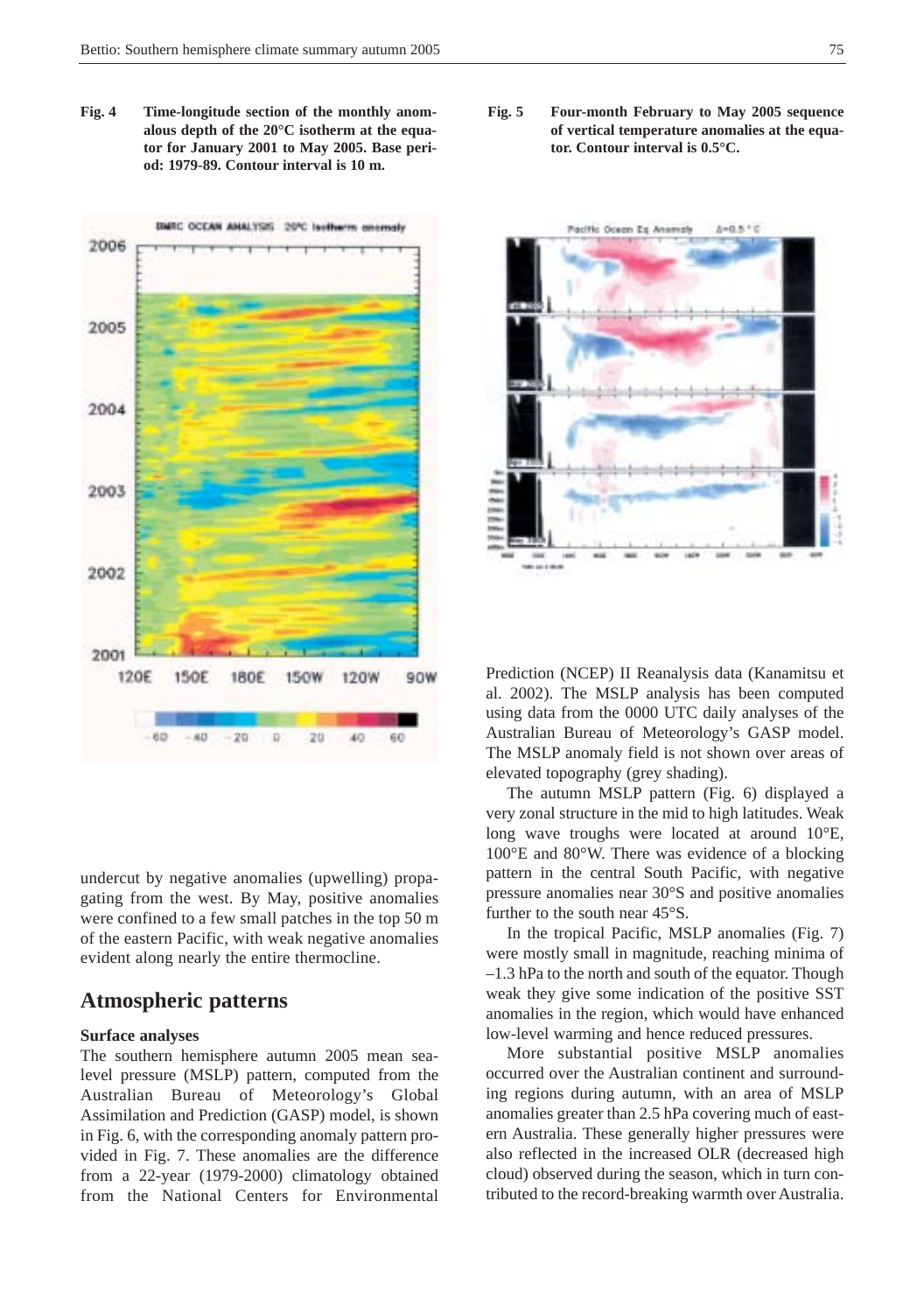#### **Fig. 6 Mean sea-level pressure for autumn 2005 (hPa).**



**Fig. 7 Anomalies of the mean sea-level pressure from the 1979-2000 National Centers for Environmental Prediction Reanalysis II climatology, for autumn 2005 (hPa).**



#### **Tropical cyclones**

The sharp drop in the SOI during late January and February and strongly enhanced convection about the dateline were coincident with an active period of cyclone formation in the south Pacific, with five tropical cyclones recorded in this region (Beard 2005).

Four tropical cyclones also crossed or threatened the Australian coastline during the summer of 2004/05.

The autumn period was associated with few tropical cyclones in the region. However, 6 March saw the formation of severe tropical cyclone *Ingrid* off the northeast coast of Queensland. It crossed the Queensland east coast south of Lockhart River at Category 4; moved across the Gulf into the Northern Territory and impacted on the small islands north of the Arnhem Land coast as a Category 5 cyclone; weakened slightly to Category 4 as it crossed Croker Island and the Cobourg Peninsula; was at Category 3 intensity as it traversed the Tiwi Islands north of Darwin; and finally reintensified to Category 4, before making a final landfall on the Western Australian Kimberley coast at that intensity (BoM 2005). Unusually, it was the first cyclone in the historical record to affect, as a severe tropical cyclone, the coastlines of three different States or Territories. Due to its small size, but great intensity, only regions within approximately 100 km of the coast were affected, leading to less extensive high rainfall totals than may have been expected. Tragically, large sea swells caused a boat to capsize near Kareema in Papua New Guinea, resulting in the loss of five lives.

Other tropical cyclones in the Australian region during autumn were tropical cyclones *Willy* and *Adeline-Juliet*. Neither of these cyclones made landfall, with *Willy* reaching category three status and tracking to the west of northwestern WA. Tropical cyclone *Adeline-Juliet* reached category five status, but tracked well away from the Australian landmass in the south Indian Ocean to the west of Christmas Island.

In the South Pacific, tropical cyclone *Rae*, the area's fifth cyclone in little more than a month, formed on 5 March, but soon weakened to a tropical depression by 7 March and moved east-southeast of the Cook Islands.

#### **Mid-tropospheric analyses**

The 500 hPa geopotential height (an indicator of the steering of surface synoptic systems) across the southern hemisphere is shown in Fig. 8, with anomalies in the 500 hPa field displayed in Fig. 9. Over Australia, 500 hPa heights were above average, with a local anomaly maximum of +48.8 m to the south of South Australia. Other features of note were two areas of below average 500 hPa heights: one situated at 40°S 90°E in the southern Indian Ocean (–48.3 m), the other located over the southern tip of South America (–57.0 m).

The analysis of the 500 hPa height shows strong positive anomalies near 50°S 140°W. This, combined with negative anomalies further to the north, is indica-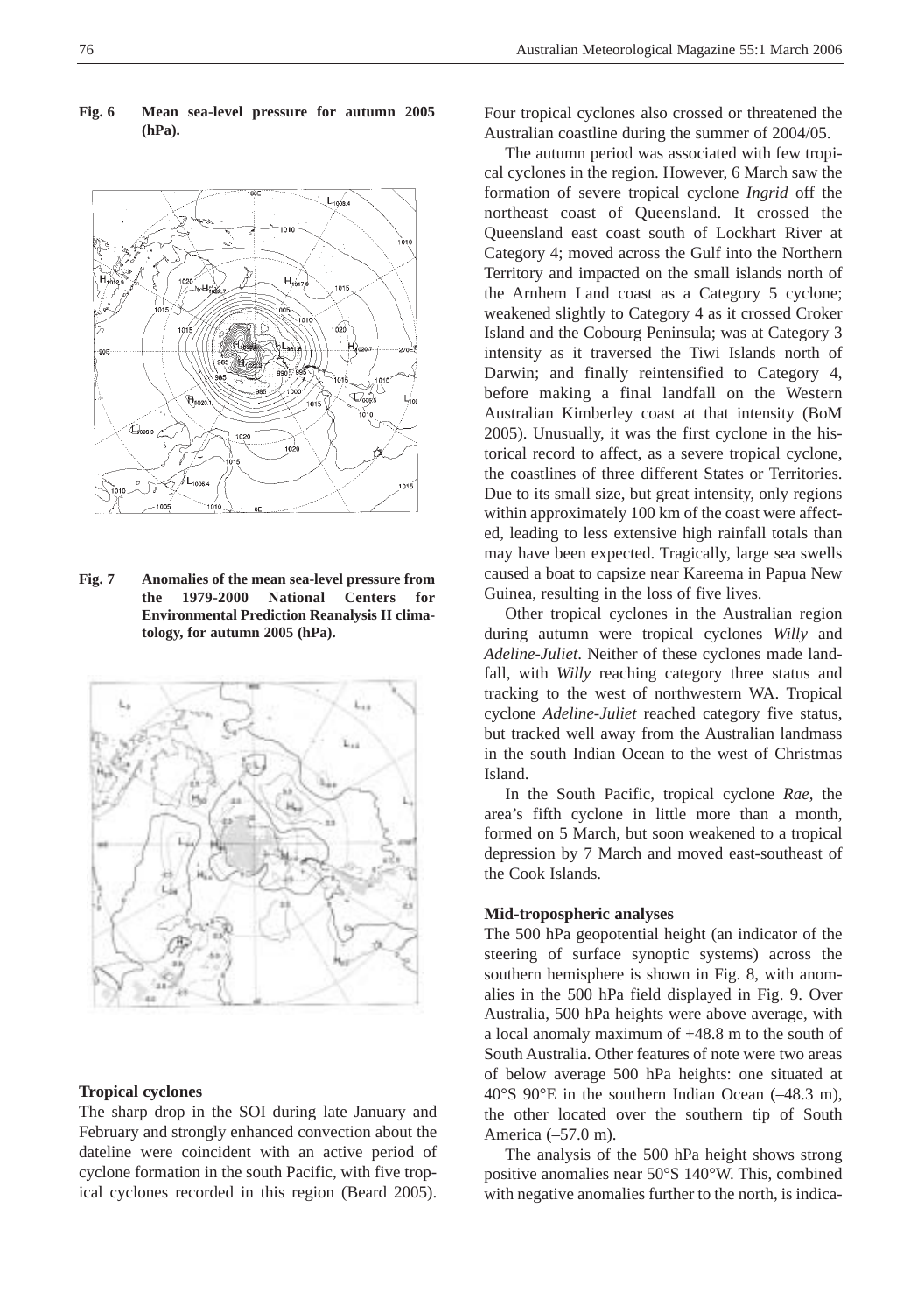#### **Fig. 8 Mean 500 hPa geopotential heights for autumn 2005 (gpm).**



**Fig. 9 Anomalies of the 500 hPa geopotential height from the 1979-2000 National Centers for Environmental Prediction reanalysis II climatology, for autumn 2005 (gpm).**



tive of enhanced seasonal blocking in this region (Fig. 10). This is discussed further in the following section.

At the mid to high latitudes, the major 500 hPa height anomalies (Fig. 9) were generally centred over the same locations as their MSLP counterparts. Combined, this suggests a largely barotropic atmospheric structure.

#### **Blocking**

The time-longitude section of the daily southern hemisphere blocking index (BI)\* is shown in Fig. 10, with the start of the season at the top of the figure. This index is a measure of the strength of the zonal 500 hPa flow in mid latitudes relative to that at lower and higher latitudes. Positive values of the blocking index are generally associated with a split in the midlatitude westerly flow centred near 45°S and mid-latitude blocking activity.

Positive daily BI values occurred between 140°E and 120°W during autumn, with several strong centres ( $BI > 60$ ). The first event, starting mid-March, was centred around 150°W, and continued for a little over a week. The second event started around the beginning of May, again in this region, continued for a week before decaying then restrengthening for a few days at about 140°W. Further to the west (approximately 160°E) there was a smaller blocking event during mid-May.

Peak seasonal mean BI values were located around 140°W (Fig. 11), east of, and slightly greater than, the region of maximum climatological values. This was consistent with the 500 hPa anomalies mentioned above. The region from eastern Australia to the central Pacific (140ºE to 140ºW) is climatologically

#### **Fig. 10 Autumn 2005 daily blocking index: time-longitude section. Day 1 is 1 March.**



<sup>\*</sup> The blocking index is defined as BI =  $0.5[U_{25} + U_{30} - (U_{40} + 2U_{45})]$  $+ U_{50}$  + U<sub>55</sub> + U<sub>60</sub>] where U<sub>x</sub> is the westerly component of the 500 hPa wind at latitude x.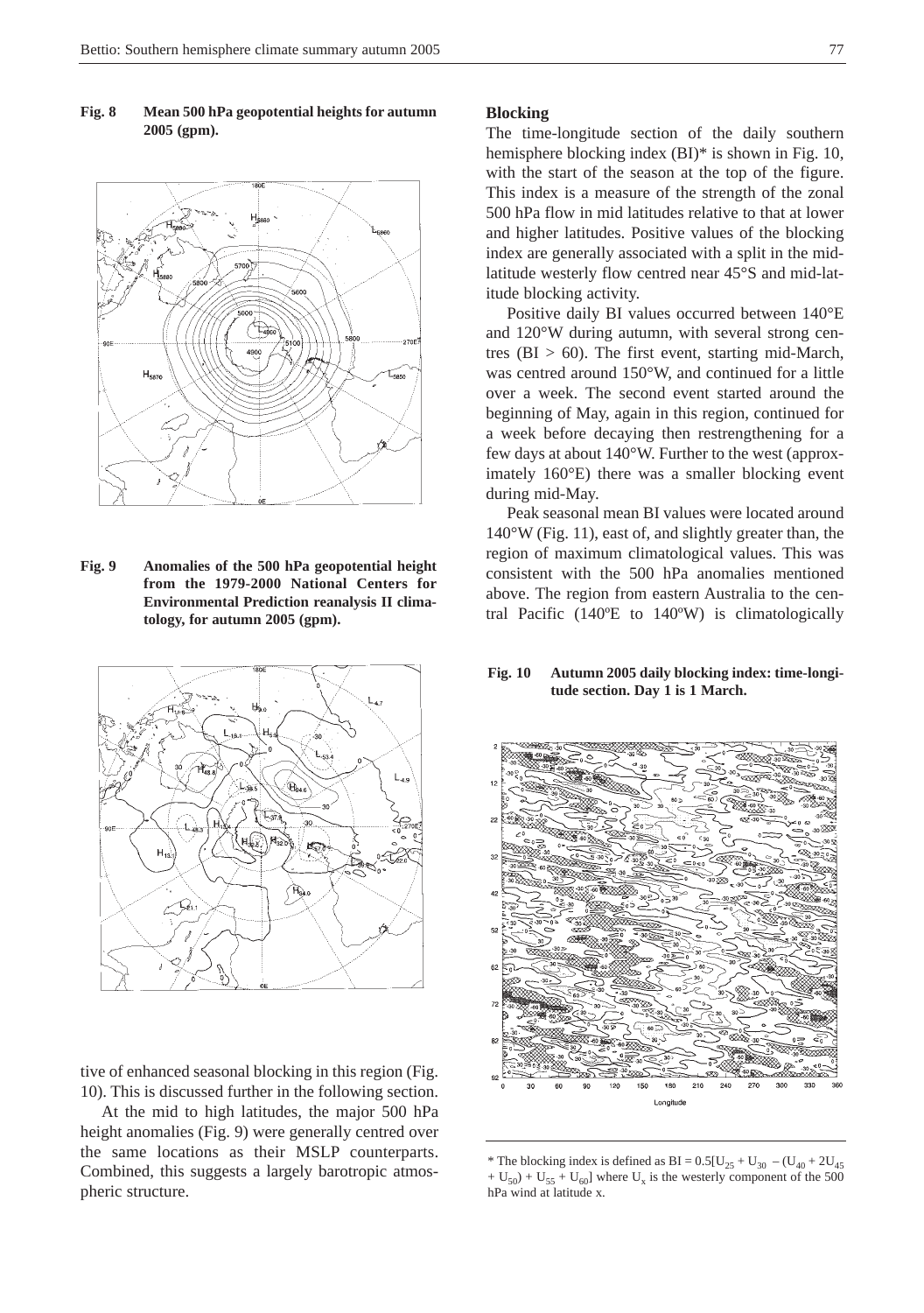**Fig. 11 Mean southern hemisphere blocking index for autumn 2005 (bold line). The dashed line shows the corresponding long-term average. The horizontal axis shows the degrees east of the Greenwich meridian.**



favoured for blocking (Trenberth and Mo 1985; Sinclair 1996). As shown in Fig. 8, this region primarily east of the date-line, was the most notable region of split flow at the 500 hPa level.

#### **Low and upper-level winds**

Autumn 2005 low-level (850 hPa) and upper-level (200 hPa) wind anomalies (from the 22 year NCEP II climatology) are shown in Figs 12 and 13 respectively. Isotach contours are at 5 m s–1 intervals, and in Fig. 12 the regions of the globe where the land rises above the 850 hPa height are shaded grey. At the low levels, the wind anomalies (Fig. 12) generally reflected the MSLP anomalies (Fig. 7). Notable wind anomalies in the southern hemisphere included the strong circulation pattern associated with the aforementioned MSLP and 500 hPa anomalies located near 50°S, 140°W. This feature was also evident in the upper levels (Fig. 13).

In the Australian region, the low-level anomalous winds (Fig. 12) were mostly weak and were generally from the northerly quarter in the west of the country. The most notable circulation feature in the region was the cyclonic anomaly over the southern Indian Ocean, which contributed somewhat to the anomalous northerly flow over WA. Elsewhere around Australia, the low-level anomalies were weak. At the upper levels Australia was dominated by cyclonic anomalies to the south and the northeast of the continent. This resulted in winds from the southeast quarter dominating much of the flow over the country.

Low-level wind anomalies across the tropical Pacific were generally fairly weak in autumn, although, similar to the previous autumn (Trewin 2005), there was some evidence of anomalous southerly (cross-equatorial) flow in the eastern Pacific. At the 200 hPa level on and just to the north of the equator, there were some areas of easterly anomalies which peaked at over 5 m s–1 around 150°W. Coupled with the surface anomalies, this was indicative of some weakening of the Walker Circulation, though not the widespread suppression which would occur if the atmosphere was strongly coupled to the anomalously warm ocean temperatures.

After the strong westerly wind anomalies present in the western Pacific in February, an indicator of a short-lived coupled ENSO-mode in this region (Beard 2005), the wind anomalies across the equatorial Pacific returned to near-average by mid-March (not shown). A westerly wind burst during April raised fears that the consequent downwelling wave might trigger an El Niño event (see above), but the associated ocean temperature anomalies soon decayed. A weaker westerly wind burst in late May failed to generate any significant response in the subsurface.

## **Australian region**

#### **Rainfall**

The distribution of Australian rainfall totals for autumn 2005 is shown in Fig. 14, whilst Fig. 15 shows the associated decile ranges based on gridded rainfall data for all autumns from 1900 to 2005.

During autumn, the highest rainfall totals were on the northern edges of the continent. These were largely a result of heavy falls due to tropical cyclone *Ingrid* in March. In comparison with the historical record, the only extensive area of above-average rainfall was in the western part of WA from Port Hedland southwards (Fig.14). Some parts of the southern inland parts of WA received more than double their average autumn rainfall, and a number of stations set autumn records. However, autumn 2005 was mainly characterised by below average to very much below average rainfall over most of the country, with a number of areas, including large parts of Victoria and Tasmania, receiving the lowest on record autumn totals (Fig. 15). The national area-average of 66.8 mm, was the tenth lowest on record and 46 per cent below normal. Both Victoria and South Australia had their driest autumn on record. The Victorian area average of 46.7 mm was particularly exceptional, as it was well below the previous record of 65.3 mm set in 1991. NSW had its second driest autumn on record. Table 1 summarises seasonal rainfall ranks and extremes on a national and State basis.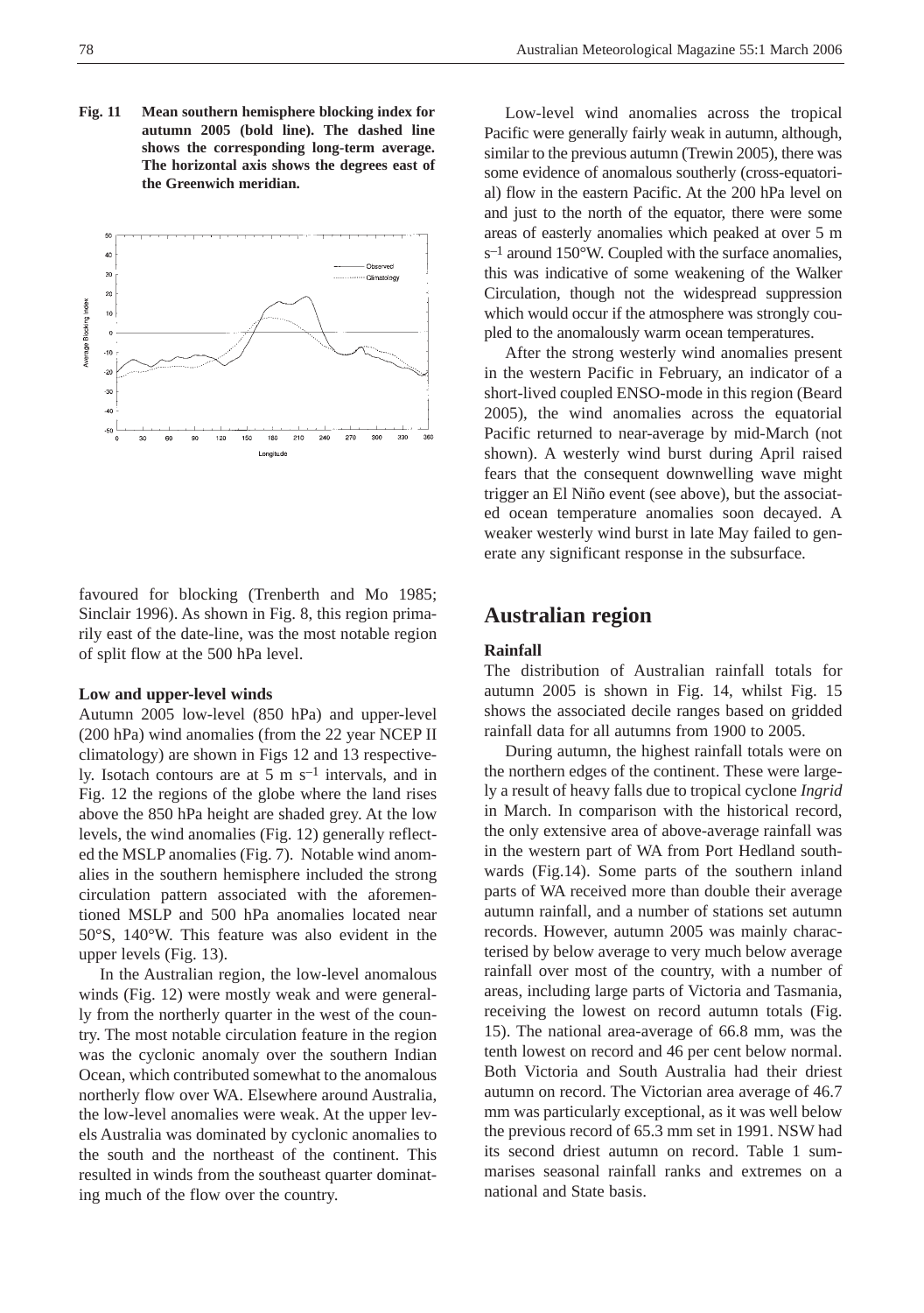**Fig. 12 Autumn 2005 850 hPa vector wind anomalies with contours of vector magnitude overlayed. The contour interval is 5 m s–1, with values above 5 m s–1 stippled.**



**Fig. 13 Autumn 2005 200 hPa vector wind anomalies with contours of vector magnitude overlayed. The contour interval is 5 m s–1, with values above 5 m s–1 stippled.**



During March, most of the eastern two-thirds of Australia recorded below to very much below average rainfall. Areas of average to above average falls were typically due to the passage of a single event. As mentioned previously, some of the most substantial rain events of the season were those caused by tropical cyclone *Ingrid*. Substantial 24-hour falls (to 9 am on the indicated day) included 192 mm at Gove Airport (NT) on 12 March, 438 mm at Truscott (WA) on 16 March (including 341.2 mm in four hours) and 445 mm at Emma Gorge (WA) on 17 March. Very heavy rain fell over parts of southwestern WA at the end of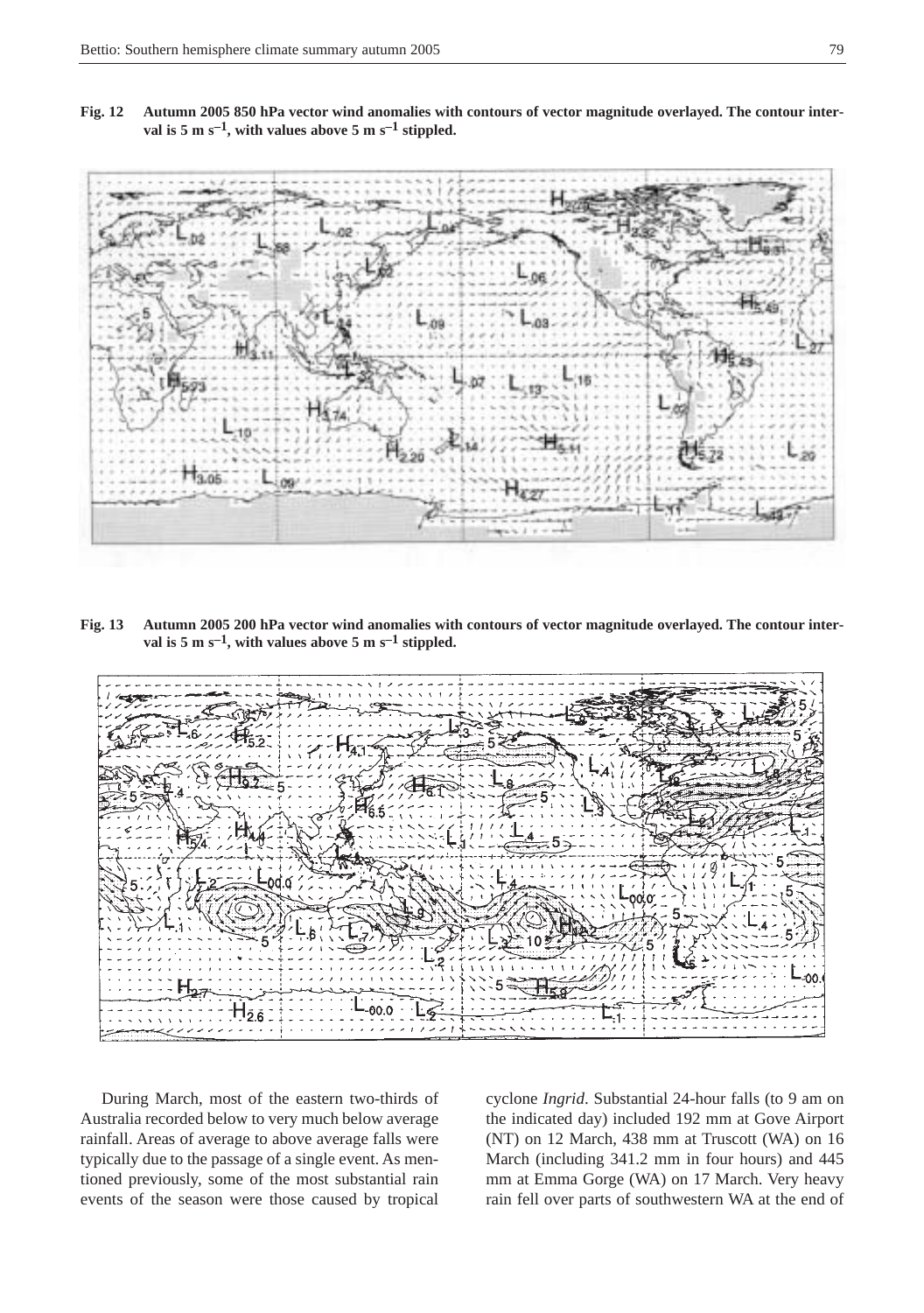

**Fig. 14 Autumn 2005 rainfall totals over Australia (mm).**



| Table 1. Seasonal rainfall ranks and extremes on a national and State basis for autumn 2005. |  |  |  |
|----------------------------------------------------------------------------------------------|--|--|--|
|                                                                                              |  |  |  |

|            | Highest seasonal<br>$total$ ( $mm$ )         | Lowest seasonal<br>total (mm)                | Highest 24-hour<br>fall (mm)               | Area-averaged<br>rainfall<br>$(aar)$ (mm) | Rank of<br>$aar *$ |
|------------|----------------------------------------------|----------------------------------------------|--------------------------------------------|-------------------------------------------|--------------------|
|            |                                              |                                              |                                            |                                           |                    |
| Australia  | 2795 at Bellenden Ker,<br>Top Station (Qld)  | 0 at several locations<br>(NT, SA, Qld, NSW) | 445 at Emma Gorge,<br>17 March (WA)        | 67.15                                     | 10                 |
| <b>WA</b>  | 572 at Truscott                              | 4 at Giles                                   | 445 at Emma Gorge,<br>17 March             | 80.92                                     | 47                 |
| NT         | 758 at Cape Wilberforce                      | 0 at several locations                       | 410 at Cape Wilberforce, 85.88<br>12 March |                                           | 3                  |
| <b>SA</b>  | 77 at Lake Leake                             | 0 at several locations                       | 23 at Mount Schank,<br>5 March             | 8.32                                      | lowest             |
| <b>OLD</b> | 2795 at Bellenden Ker,<br><b>Top Station</b> | 0 at several locations                       | 340 at Happy Valley<br>on 12 March         | 75.01                                     | 11                 |
| <b>NSW</b> | 698 at Hawkes Nest                           | 0 at several locations                       | 233 at Hawkes Nest,<br>23 March            | 45.9                                      | 2nd lowest         |
| <b>VIC</b> | 278 at Wyelangta                             | 2 at several locations                       | 49 at Point Hicks,<br>22 March             | 46.77                                     | lowest             |
| <b>TAS</b> | 974 at Mount Read                            | 38 at Whitemark                              | 60 at Strathgordon,<br>25 May              | 187.61                                    | 10                 |

\* The rank goes from 1 (lowest) to 106 (highest) and is calculated on the years 1900 to 2005 inclusive.

the month when an amplifying cold front interacted with a pre-existing trough lying through the west of the State. The highest total for the three days from 31 March to 2 April was 218.2 mm at Albany Airport.

Though April was mainly remarkable for the number of temperature records broken, it was also a very dry month nationally, ranking eighth driest out of the 106 years since records began. NSW had its sixth driest April on record. Much of the eastern and northern parts of Australia received average to very much below average rainfall. The exception to the below average rainfalls across the continent was in western and southern WA, with a small area of southwestern WA receiving highest on record rainfall for the month (mainly due to the previously discussed rain event at the start of the month).

May was another dry month over much of Australia, with no rain falling over large areas of the NT, northeastern WA and northern SA, though much of this area is seasonally dry. In southern SA, NSW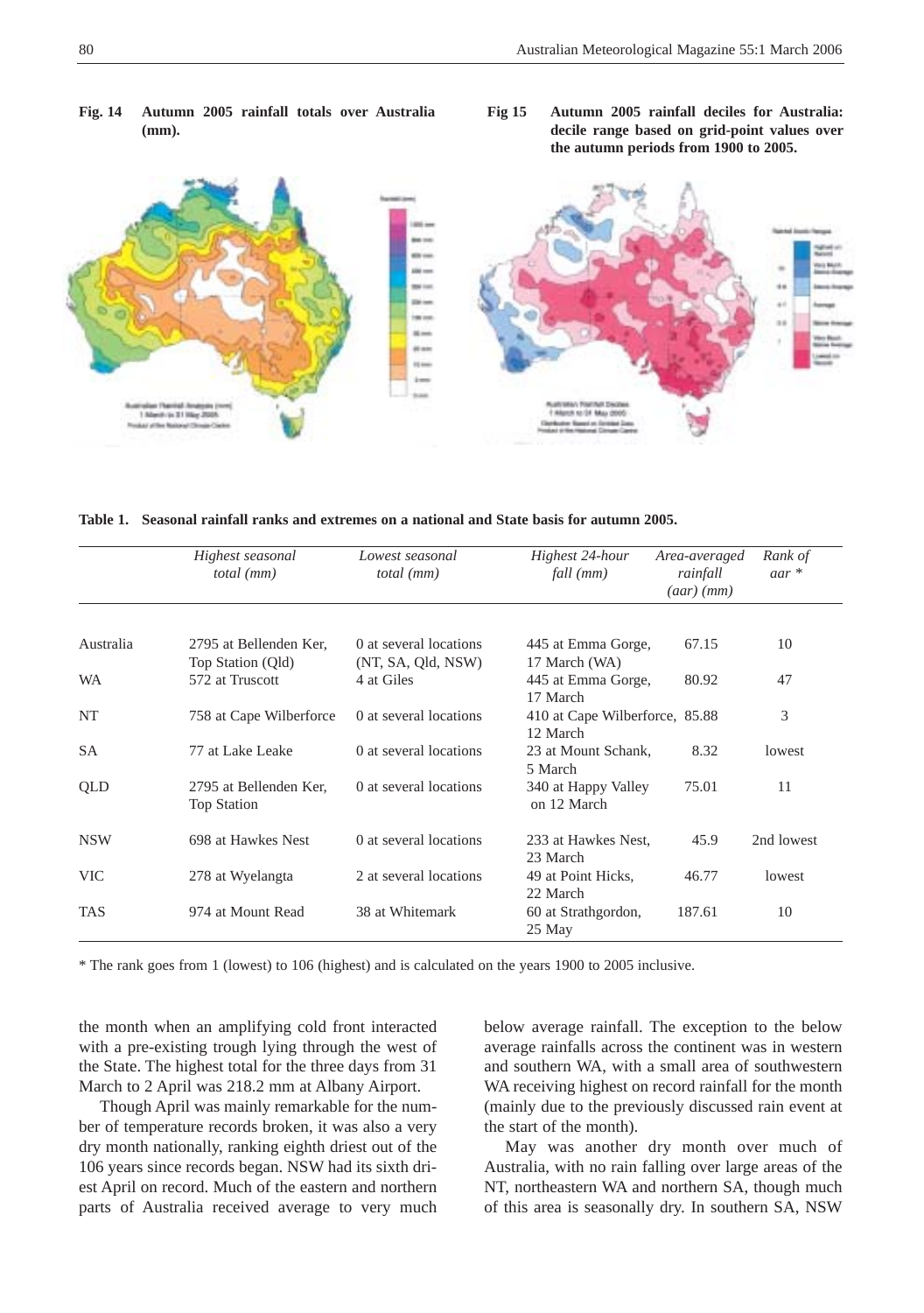and in Victoria and northern Tasmania large areas received falls in the lowest 10 per cent of years on record. The only large areas to receive above average falls in May were parts of central and southern inland Queensland and (once again) in southern and western parts of WA. In Queensland, the rainfall was mainly attributable to the one rain event, an upper trough system that brought some local heavy falls during the week ending the 17 May such as 134 mm at Springfield and 121 mm at Karoola Park.

The failure of the autumn rains (see Fig. 15) in southern Australia (except WA) resulted in widespread short-term rainfall deficiencies over SA, NSW, Victoria and Tasmania. For the period January to May 2005, rainfall deficiencies were also evident in a band stretching from northwestern WA across the centre of the continent down to coastal SA and across to southern Queensland and northern NSW. The autumn period of rainfall deficits was set against a background of extended average to below average falls. Since the drought of 2002/03, there has been no prolonged period of widespread above average falls to fully remove rainfall deficiencies. Bureau of Meteorology data indicate, for example, that the Murray-Darling Basin region was in the midst of its worst multi-year period of rainfall deficiencies since the 1940s. The effects of these rainfall deficits were in many cases compounded by some of the highest autumn temperatures on record (see below).

#### **Temperature**

Seasonal maximum and minimum temperature anomalies for autumn 2005 are shown in Figs 16 and 17, respectively. These are calculated with respect to the 1961-90 period, and use all temperature observation stations for which a 1961-90 normal is available. A high quality subset of the network is used to calculate the spatial averages and rankings shown in Tables 2 and 3 and discussed elsewhere in this summary.

In 2005 Australia experienced its warmest autumn since records began in 1950. The all-Australian mean temperature anomaly of  $+1.62^{\circ}$ C was more than half a degree above the previous record of +1.10°C (1958). As well, both daytime maximum and overnight minimum temperatures were well above normal, with maximum temperature anomalies (+2.21°C, highest on record) being particularly extreme.

The record-breaking warm autumn is further illustrated by the extensive area of above average temperatures on the deciles map for mean temperature (Fig. 18, calculated from 1950 to 2005 analyses using the high quality station network, rather than the full network of Fig. 16 and Fig. 17). Far north Queensland was the only part of the country to record below average (i.e. deciles 1 to 3) mean temperatures during this period, with much of Australia recording very much above average (decile 10) or highest-on-record mean temperatures.

Maximum temperature anomalies greater than 1°C covered most of the country during autumn (Fig. 16). Exceptions to this were mainly coastal areas of northern and eastern Australia. There were very few areas that had a negative temperature anomaly for the season. These included western Tasmania, coastal areas of northeastern Queensland and a small area along the coast in eastern Victoria. Within the area of greater than  $+1$ °C anomalies, a large area of greater than  $+2$ <sup>o</sup>C anomalies covered large parts of WA, NT, SA, Queensland, NSW and the northwestern corner of

**Fig. 16 Autumn 2005 maximum temperature anomalies for Australia based on a 1961-90 mean (°C).**





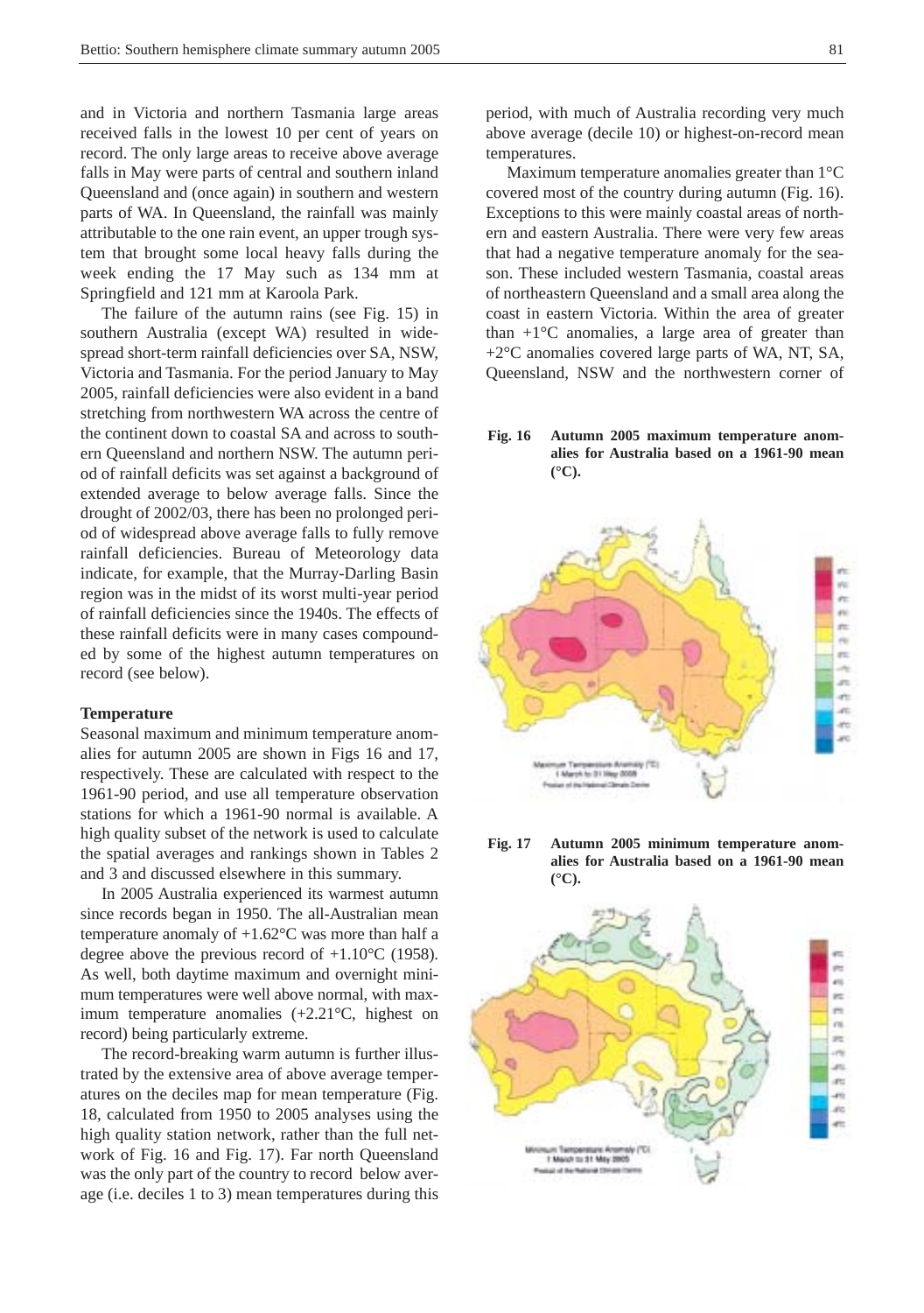|            | Highest<br>seasonal<br>mean $(^{\circ}C)$ | Lowest<br>seasonal<br>mean $(^{\circ}C)$ | Highest<br>daily<br>recording $(^{\circ}C)$                      | Lowest<br>daily<br>recording $(^{\circ}C)$ | Anomaly of<br>area-averaged<br><i>mean</i> $(^{\circ}C)$<br>(aam) | Rank of<br>$a$ am $*$ |
|------------|-------------------------------------------|------------------------------------------|------------------------------------------------------------------|--------------------------------------------|-------------------------------------------------------------------|-----------------------|
| Australia  | 37.9 at West<br>Roebuck (WA)              | 8.8 at Mount Read<br>(Tas)               | 46.9 at Roebourne.<br>1 March (WA)                               | $-1.1$ at Mount Hotham.<br>28 May (Vic)    | $+2.21$                                                           | highest               |
| <b>WA</b>  | 37.9 at West<br>Roebuck                   | 21.6 at Albany                           | 46.9 at Roebourne,<br>1 March                                    | 10.7 at Manjimup,<br>31 March              | $+2.35$                                                           | highest               |
| NT         | 36.4 at Elliott                           | 30.3 at Arltunga                         | 43 at Walungurru,<br>1 and 2 March                               | 18.0 at Arltunga,<br>28 May                | $+2.48$                                                           | highest               |
| <b>SA</b>  | 31.8 at Marree                            | 17.6 at Mount Lofty                      | 44.1 at Moomba,<br>1 March                                       | 8.2 at Mount Lofty,<br>28 May              | $+2.75$                                                           | highest               |
| QLD        | 35.5 at Century<br>Mine                   | 22.4 at Applethorpe                      | 44.5 at Birdsville,<br>1 March                                   | 14.9 at Warwick,<br>11 May                 | $+1.69$                                                           | 2nd highest           |
| <b>NSW</b> | 30.2 at Wanaaring                         | 10.2 at Thredbo<br>(Top Station)         | 44.5 at Tibooburra,<br>1 March                                   | $-0.4$ at Thredbo<br>(Top Station), 28 May | $+2.11$                                                           | highest               |
| <b>VIC</b> | 25.8 at Mildura                           | 9.6 at Mt Hotham                         | 40.8 at Mildura and<br>Ouyen, 1 March and<br>Swan Hill, 14 March | $-1.1$ at Mt Hotham.<br>28 May             | $+1.52$                                                           | highest               |
| <b>TAS</b> | 19.2 at Launceston                        | 8.8 at Mount Read                        | 33.8 at Ouse,<br>13 March                                        | $-0.4$ at Mount<br>Wellington, 25 May      | $+0.45$                                                           | 45                    |

**Table 2. Seasonal maximum temperature ranks and extremes on a national and State basis for autumn 2005.**

\* The temperature ranks go from 1 (lowest) to 56 (highest) and are calculated on the years 1950 to 2005 inclusive.

|            | Highest<br>seasonal<br>mean $(^{\circ}C)$ | Lowest<br>seasonal<br>mean $(^{\circ}C)$ | Highest<br>daily<br>recording $(^{\circ}C)$                    | Lowest<br>daily<br>recording $(^{\circ}C)$ | Anomaly of<br>area-averaged<br><i>mean</i> $(^{\circ}C)$<br>(aam) | Rank of<br>$a$ am $*$ |
|------------|-------------------------------------------|------------------------------------------|----------------------------------------------------------------|--------------------------------------------|-------------------------------------------------------------------|-----------------------|
| Australia  | 27.4 at Troughton<br>Island (WA)          | 1.4 at Thredbo<br>Village (NSW)          | 33.3 at Marble Bar<br>(WA), 1 March                            | $-9.0$ at Woolbrook,<br>29 May (NSW)       | $+1.03$                                                           | 50                    |
| <b>WA</b>  | 27.4 at Troughton<br>Island               | 10.8 at Jarrahwood                       | 33.3 at Marble Bar.<br>1 March                                 | $-2.0$ at Eyre, 28 May                     | $+2.06$                                                           | highest               |
| NT         | 25.8 at McCluer<br>Island                 | 13.5 at Alice<br><b>Springs</b>          | 30.0 at Walungurru,<br>2 March and Dum<br>In Mirrie, 11 March  | 0.5 at Kulgera, 31 May                     | $+1.19$                                                           | 50                    |
| SA         | 16.2 at Moomba                            | 7.0 at Keith                             | 28.7 at Moomba,<br>2 March                                     | $-2.7$ at Yongala, 30 May                  | $+1.06$                                                           | 50                    |
| QLD        | 25.4 at Coconut<br>Island                 | 9.1 at Applethorpe                       | 29.8 at Ballera Gas<br>Field, 2 March                          | $-4.5$ at Stanthorpe,<br>28 May            | $+0.23$                                                           | 37                    |
| <b>NSW</b> | 17.3 at Byron Bay                         | 1.4 at Thredbo<br>Village                | 27.6 at Tibooburra,<br>2 March                                 | $-9.0$ at Woolbrook,<br>29 May             | $-0.09$                                                           | 30                    |
| <b>VIC</b> | 14.0 at Gabo Island                       | 3.3 at Mt Hotham                         | 23.8 at Aireys Inlet,<br>10 April                              | $-0.80$<br>$-5.0$ at Mt Hotham,<br>26 May  |                                                                   | 18                    |
| <b>TAS</b> | 12.4 at Swan Island 1.6 at Liawenee       |                                          | 19.4 at Flinders Island -7.1 at Liawenee,<br>Airport, 10 April | 17 May                                     | $-0.18$                                                           | 28                    |

|  |  |  | Table 3. Seasonal minimum temperature ranks and extremes on a national and State basis for autumn 2005. |  |  |  |
|--|--|--|---------------------------------------------------------------------------------------------------------|--|--|--|
|--|--|--|---------------------------------------------------------------------------------------------------------|--|--|--|

\* The temperature ranks go from 1 (lowest) to 56 (highest) and are calculated on the years 1950 to 2005 inclusive.

Victoria. Most of the central inland of WA and the southern NT recorded anomalies of greater than +3°C, with small areas of between +4°C and +5°C in both these regions.

Table 2 shows that all States recorded higher-thannormal area-averaged autumn maximum temperatures, with most recording their highest on record. The most extreme anomalies were in SA (+2.75°C)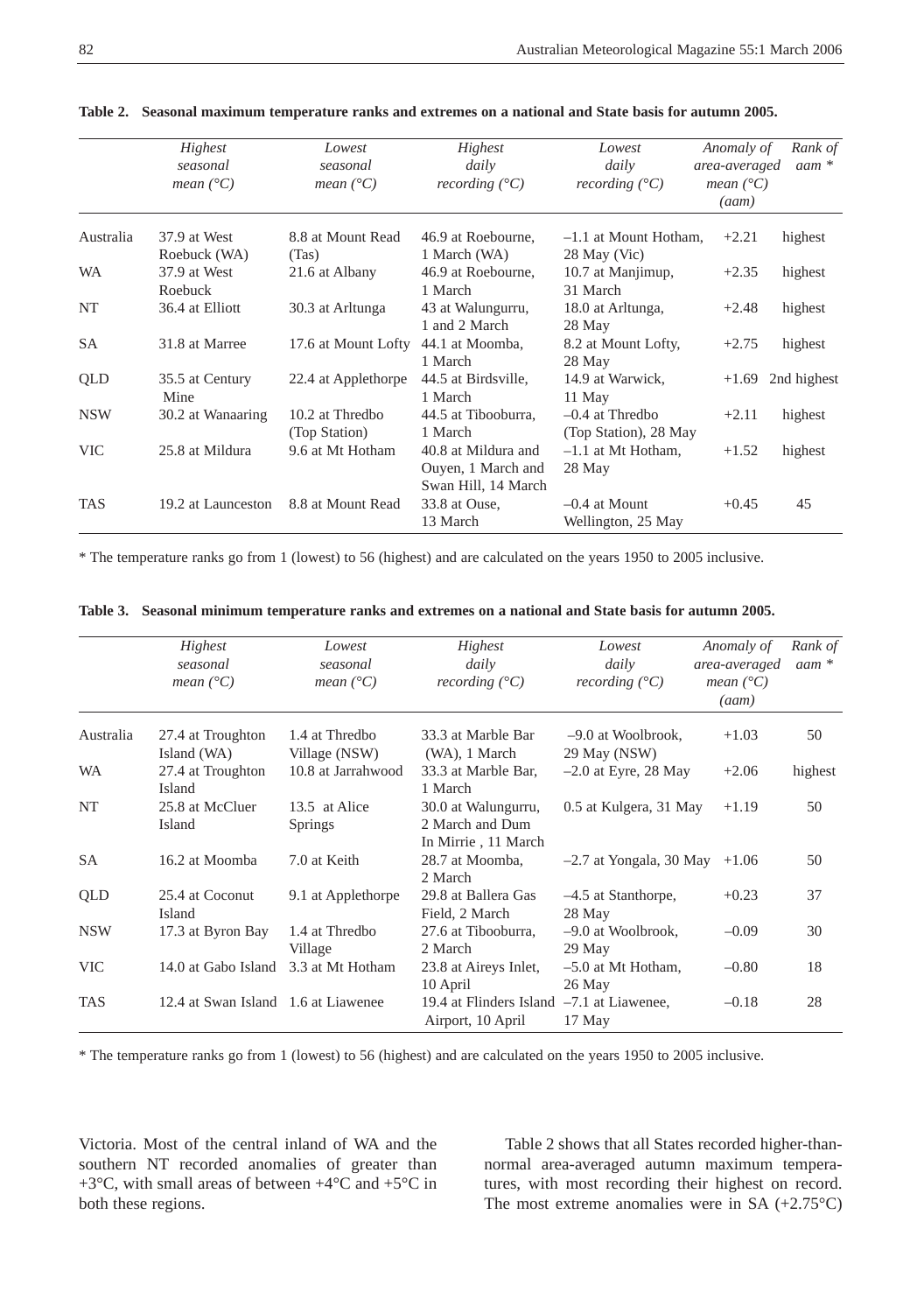**Fig. 18 Autumn 2005 mean temperature deciles for Australia: decile range based on grid-point values over the autumn periods from 1950 to 2005.**



and the NT (+2.48°C). When ranked, all States except Queensland and Tasmania had their highest on record autumns. Queensland had its second-highest on record and Tasmania its twelfth.

For the individual autumn months the standout month was April which saw the most extreme temperature anomalies ever recorded for Australia. The Australian mean temperature was 2.58°C above the 1961-90 average, more than 0.8°C above the previous April record (+1.73°C in 2002), and well above the largest anomaly previously recorded for any month (+2.32°C in June 1996). National average maximum and minimum temperatures also set records, whilst State-averaged mean temperatures set records in every State except Tasmania, which recorded near-average temperatures. April was also remarkable for its consistent heat, with many places (including Alice Springs, Canberra and Wagga Wagga) exceeding their long-term average maximum on nearly every day of the month. There were also more than 100 daily high-temperature records set in April, and there were many records set for the latest-ever date of a temperature above 40, 35 and 30 degrees in autumn.

March and May both recorded large areas of average to very much above average maximum temperatures, though not as extensive as in April. May, in particular, had two areas of highest on record temperature anomalies (not shown), one stretching from northwestern WA to the SA/NT border, the other covering most of eastern SA, southern NSW and northern Victoria. Australia-wide daytime maximum temperatures for May recorded an anomaly of +1.95°C, second only to 2002 (+2.21°C). NSW and Victoria had their highest May maximum temperatures on record, whilst SA and WA had their second highest. Though March did not have any highest-on-record maximum temperatures for the month, Queensland recorded its second highest and WA the fourth highest. Nationwide, the March anomaly was  $+1.57^{\circ}$ C, the fifth highest on record.

Minimum temperature anomalies for autumn (Fig. 17) were not as extreme as the maxima, but were still positive over most of the country. In particular, WA anomalies, except for in the far north, were above  $+1$ <sup>o</sup>C in nearly all areas, with a large area between +2°C and +3°C. Furthermore, anomalies exceeded +3°C in central parts of that State. Anomalies greater than  $+1$ <sup>o</sup>C were recorded in the southern NT, western and northern SA, western Queensland, the northwestern corner of NSW and a small area in eastern Victoria. Nationwide there was a minimum temperature anomaly of  $+1.03^{\circ}$ C, making it the seventh warmest autumn on record.

Table 3 also shows that WA was ranked highest on record, with an area-averaged anomaly of +2.06°C. Three States (NSW, Victoria and Tasmania) showed negative anomalies, though only Victoria was ranked in the lowest tercile (the ranking of 18 out of 56 made this near the boundary between tercile 1 and tercile 2).

Gridded analyses of the high quality network (not shown) indicate very much above average (decile 10) seasonal minimum temperatures in most areas of WA south of 18°S, with much of this area being highest on record (including adjacent parts of far western SA). Most of SA and the NT were above average (deciles 8 to 9), with patches of very much above average (decile 10). In contrast most of the eastern States were average (deciles 4 to 7), with areas of below average to very much below average (deciles 1 to 3) in northern and southeastern Queensland, the central coast of NSW and in northern and eastern Victoria.

April, similar to what was observed for the maximum temperatures, was the standout month in terms of records, with the highest on record Australia-wide mean minimum temperature. SA, WA and the NT all had their highest on record April minimum temperatures, with Queensland and NSW experiencing their fourth highest. It is particularly notable that record high minimum temperatures were set in a month which was also abnormally dry. Dry conditions are generally associated with belowaverage minimum temperatures, particularly for inland and southern Australia. As with the maximum temperatures, April saw widespread above to very much above average minimum temperatures, with areas of highest on record April minimum temperatures being seen across large areas in WA, the